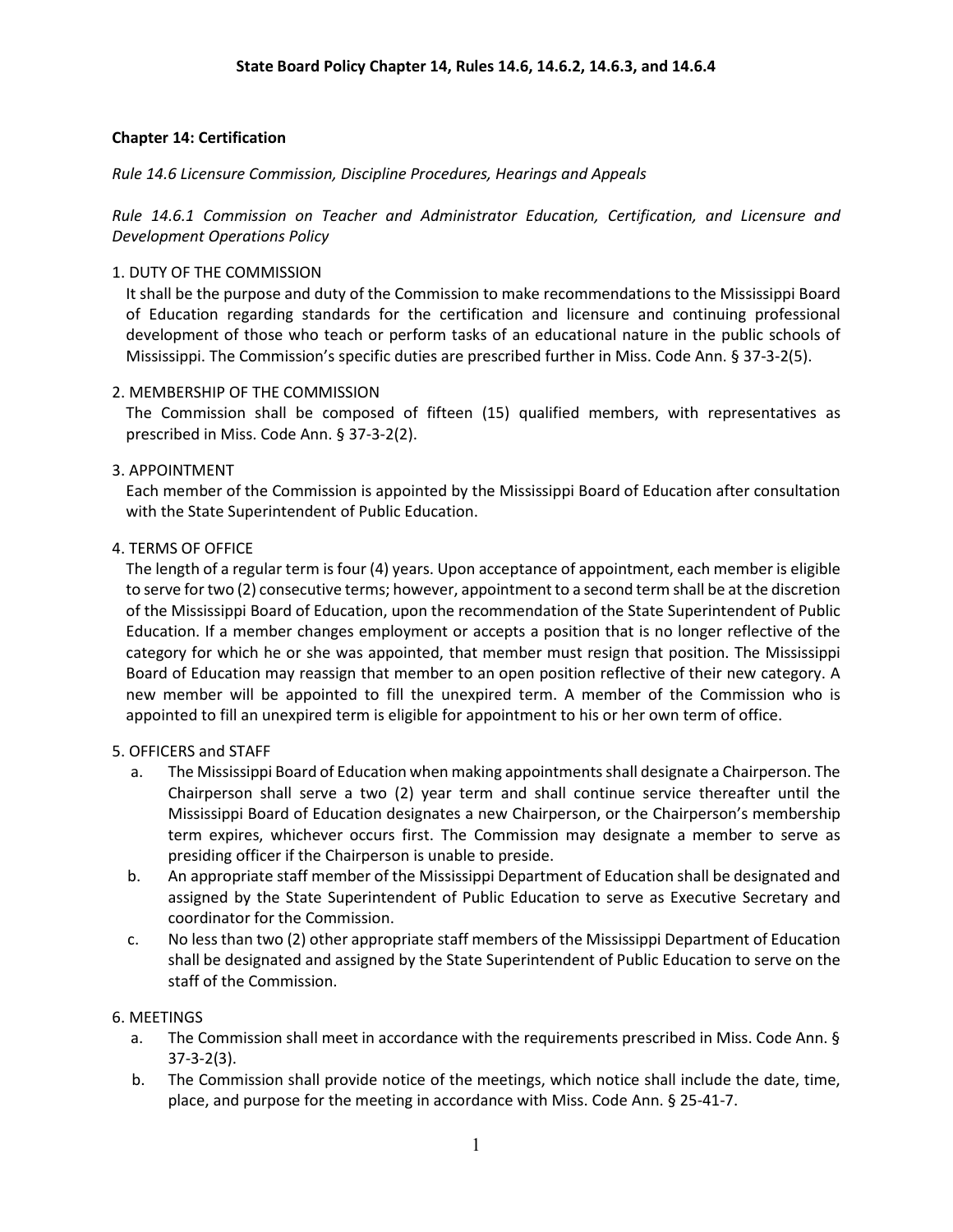c. Any member of the Commission may participate in an official meeting of the Commission by teleconference or video means. The public shall have access to the Commission meeting at a location designated in the Notice of Meeting.

# 7. EXPENSES

Members of the Commission shall be compensated at a rate of per diem as authorized by Miss. Code Ann. § 25-3-69 and be reimbursed for actual and necessary expenses as authorized by Miss. Code Ann. § 25-3-41.

## 8. AGENDA

- a. The Executive Secretary, in consultation with the Chairperson, shall prepare the agenda which is to be considered by the Commission.
- b. All requests to be placed on the agenda shall be received in writing by the Executive Secretary no later than ten (10) days before a scheduled meeting. Agenda items received after this deadline may be added if approved by a majority vote of the Commission.
- c. The Executive Secretary shall provide the proposed agenda, with supporting documents, to each Commission member no later than eight (8) days prior to a scheduled meeting.
- d. Further distribution of the agenda shall be made to all interested parties, all persons appearing before the Commission, and to the media.

## 9. MINUTES

- a. The minutes of the Commission shall be prepared by the Executive Secretary. The Executive Secretary may secure such assistance as is necessary for the preparation of the minutes.
- b. All proposed minutes shall be provided to each Commission member within eight (8) days prior to any Commission meeting.
- c. All proposed minutes shall become the Official minutes after adoption by the Commission.

## 10. CONDUCT OF MEETINGS

- a. The Chairperson or presiding officer shall conduct all meetings in accordance with the recognized rules of procedure and Mississippi law.
- b. Any official action taken by the Commission requires the presence of a quorum, which is defined as a majority of the Commission membership.
- c. A Commission member present may vote for or against any motion, or the member may abstain. An absent member may not vote.

## 11. RECOMMENDATIONS TO THE STATE BOARD OF EDUCATION

- a. Commission recommendations to the Mississippi Board of Education shall not be changed, revised, or amended prior to forwarding to the Mississippi Board of Education for approval.
- b. Commission recommendations to the Mississippi Board of Education may be presented by the Chairperson of the Commission, or the Executive Secretary or his or her designee, at the appropriate meeting of the Mississippi Board of Education.

# 12. AD HOC COMMITTEES

Appointment of Commission members and the assignment of Commission staff to an ad hoc committee shall be made by the Chairperson in consultation with the Executive Secretary. Commission members shall participate in sub-committee hearings involving controversies in licensure a minimum of six (6) times per calendar year.

## Source: Miss. Code Ann. §§ 25-3-41, 25-3-69, 25-41-7, 37-1-3 and 37-3-2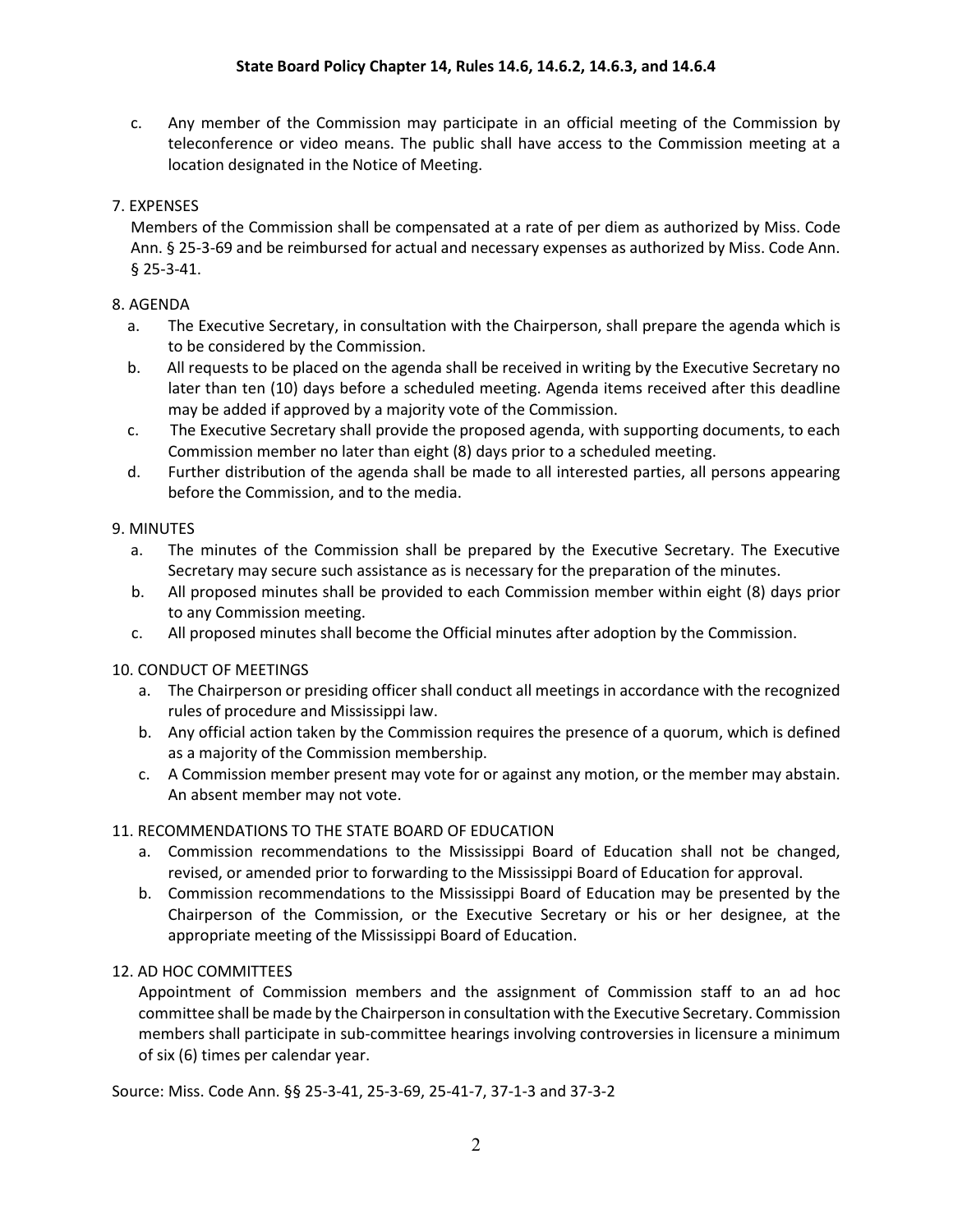### *14.6.2 Disciplinary Process Policy*

### 1. REPORTING AND INVESTIGATIONS

- a. The Office of Educator Misconduct Evaluations is tasked with assisting the Commission in responding to infractions and violations, and in conducting hearings and enforcing the provisions of Miss. Code Ann. §§ 37-3-2 (11), (12), (13), (14) and (15), and violations of the Mississippi Educator Code of Ethics and Standards of Conduct.
- b. Upon receipt of a report of misconduct and/or violations as established in Rule 14.10: Reporting Infractions, the Office of Educator Misconduct Evaluations shall immediately institute an investigation into the allegations of the report. Except for reports of misconduct and/or violations of Miss. Code Ann. § 37-9-57, the Office of Educator Misconduct Evaluations shall have the discretion to request additional information as needed from the reporting party. In the event the reporting party fails to provide said additional information within thirty (30) days of request, the Office of Educator Misconduct Evaluations shall have the authority to dismiss said report due to insufficient information. The Office of Educator Misconduct Evaluations shall have the discretion to extend such window if deemed necessary.
- c. Upon investigation, the Office of Educator Misconduct Evaluations shall have the authority to dismiss any report based on either the sufficiency of local school district response, the severity of the alleged violation or misconduct, or offer settlement of any alleged violation or misconduct, said settlement subject to final approval by the Commission. Such authority of the Office of Educator Misconduct Evaluations is subject to the provisions of this Rule.
- d. The Office of Educator Misconduct Evaluations shall submit any report it has not otherwise disposed of to a Review Committee comprised of three (3) employees of the Mississippi Department of Education not assigned to either the Office of Educator Misconduct Evaluations or the Office of Educator Licensure. Said submission shall occur no later than one hundred twenty (120) days after either receipt of a report or additional requested information. Failure to submit within said timeframe shall result in dismissal of the report. The Office of Educator Misconduct Evaluations, with the assistance of counsel, shall present the report to the Review Committee. The Review Committee shall be tasked with determining if hearing on a report is warranted by the evidence and information provided by the reporting party and/or collected by the Office of Educator Misconduct Evaluations. Upon such a determination supported by a majority vote of the Review Committee, the Office of Educator Misconduct Evaluations shall immediately cause Complaint on the specific allegations of the violation be sworn by affidavit and filed with the Commission.

## 2. AUTOMATIC SUSPENSIONS-FELONY CONVICTIONS

 a. Any report alleging misconduct or violations by a licensee as stated in Miss. Code Ann. §§ 37-3- 2(11)(a)(i), (ii), (iii), and (iv) shall result in the licensee's license being automatically revoked. Upon receipt of such report, supported by appropriate documentation, including by not limited to certified court records and/or criminal history, the Office of Educator Misconduct Evaluations shall inform the Executive Secretary of the Commission. The Executive Secretary shall immediately cause the Educator to be informed of such revocation by way of certified mail.

## 3. PROBATION ORDERS

a. Probation orders of the Commission may include certain requirements or stipulations including, but not limited to, continuing education courses, counseling, community service or outreach, or drug-testing. Failure to abide by said requirements or stipulations shall result in immediate suspension of the license for one (1) year.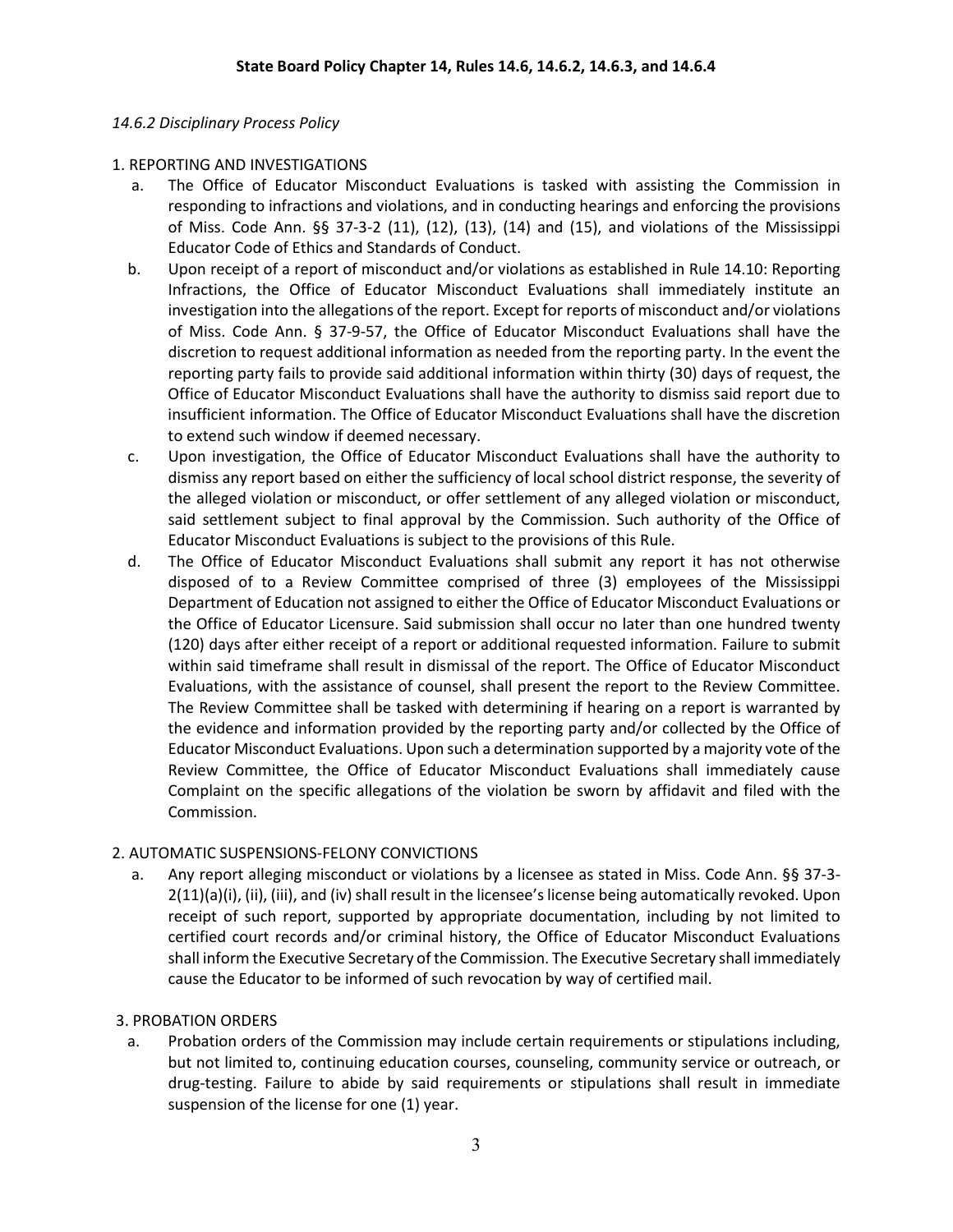b. For the purposes of a probation order, allegations of misconduct or violation of the Mississippi Educator Code of Ethics and Standards of Conduct while serving probation shall be considered a violation of the probation, resulting in immediate suspension of the licensee's license.

Source: Miss. Code Ann. §§ 37-1-3, 37-3-2, 37-9-57, and 37-61-1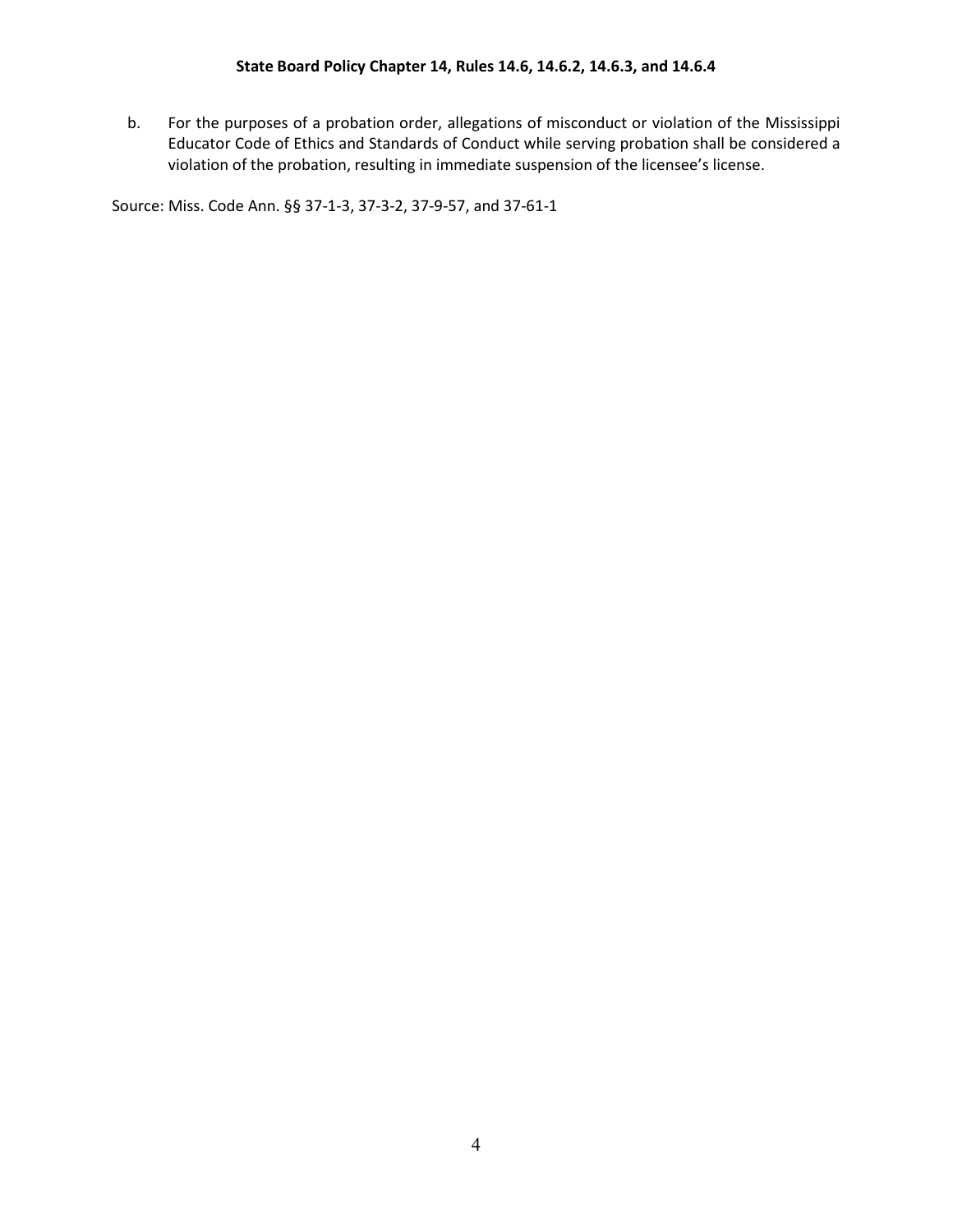#### **State Board Policy Chapter 14, Rules 14.6, 14.6.2, 14.6.3, and 14.6.4**

### *Rule 14.6.3 Rules for Procedure for Disciplinary Hearings by the Licensure Commission*

- 1. All reports of misconduct or violations not previously disposed of by the Office of Educator Misconduct Evaluations and considered by the Review Committee shall be considered a controversy and shall be initially heard in a hearing de novo by the Commission on Teacher and Administrator Education, Certification and Licensure and Development (the Commission), or by a sub-committee established by the Commission and composed of Commission members for the purpose of holding Hearings, or by Hearing Officer as assigned by the Mississippi Attorney General's Office. Controversies heard by Hearing Officer shall be limited to those matters involving discipline pursuant to Miss. Code Ann.  $\S$ § 37-3-2(11)(a), (12)(a), 12(d), 12(e), 13(a) and  $(14)(a)$ .
- 2. Any complaint seeking the denial of issuance, revocation, or suspension of a certificate/license shall be by sworn affidavit filed with the Commission.
- 3. Upon receipt of such complaint or of a written appeal from the denial of an application for certification/license, the Executive Secretary, or other designee, of the Commission shall fix a date, time and place for the hearing of the complaint or appeal, and will furnish to the applicant/certificate/license holder by certified mail, whether by the United States Postal Service or other carrier offering an alternative form of delivery providing tracking and/or confirmed receipt, or by any other manner of service authorized by law, a copy of the complaint, if applicable, and notice of the date, time and place for the hearing, which date shall be not less than fifteen (15) days nor more than one hundred twenty (120) days from the confirmed date of the first attempted delivery of such notice, unless otherwise agreed.
- 4. The Executive Secretary may grant one (1) continuance per party. A written request for the continuance should be sent to the Office of Educator Licensure, no later than five (5) business days prior to the hearing. A request may be granted only for good cause. Any additional continuances are required to be presented by personal appearance before the Commission and may be granted only by the Commission.
- 5. a. The Office of Educator Misconduct Evaluation may have a representative, in addition to counsel, remain in the hearing room during the entire course of the hearing, even though the representative may testify. The Licensee-party may remain in the hearing room throughout the hearing. The Commission chair, sub-committee chair, or Hearing Officer has authority to control the presence of witnesses in the hearing location.

b. Parties appearing at the hearing may be represented by legal counsel, at their own expense, and may produce witnesses and cross examine witnesses. It will be the responsibility of each party to secure the attendance of such witness or witnesses as each party deems necessary or appropriate; and any expense connected with the attendance of such witnesses will be borne by the party responsible for the attendance of the witnesses. Witnesses who are eighteen (18) years of age or younger must be accompanied by a parent or legal guardian to the hearing.

c. Any request for subpoena to compel attendance of a witness by any party shall be made in writing to the Office of the State Superintendent no less than ten (10) days prior to hearing date and shall include the name of the witness to be compelled and a street address where the witness may be readily found for service of the subpoena. The subpoena may be served in accordance as provided by the Mississippi Rules of Civil Procedure by the requesting party.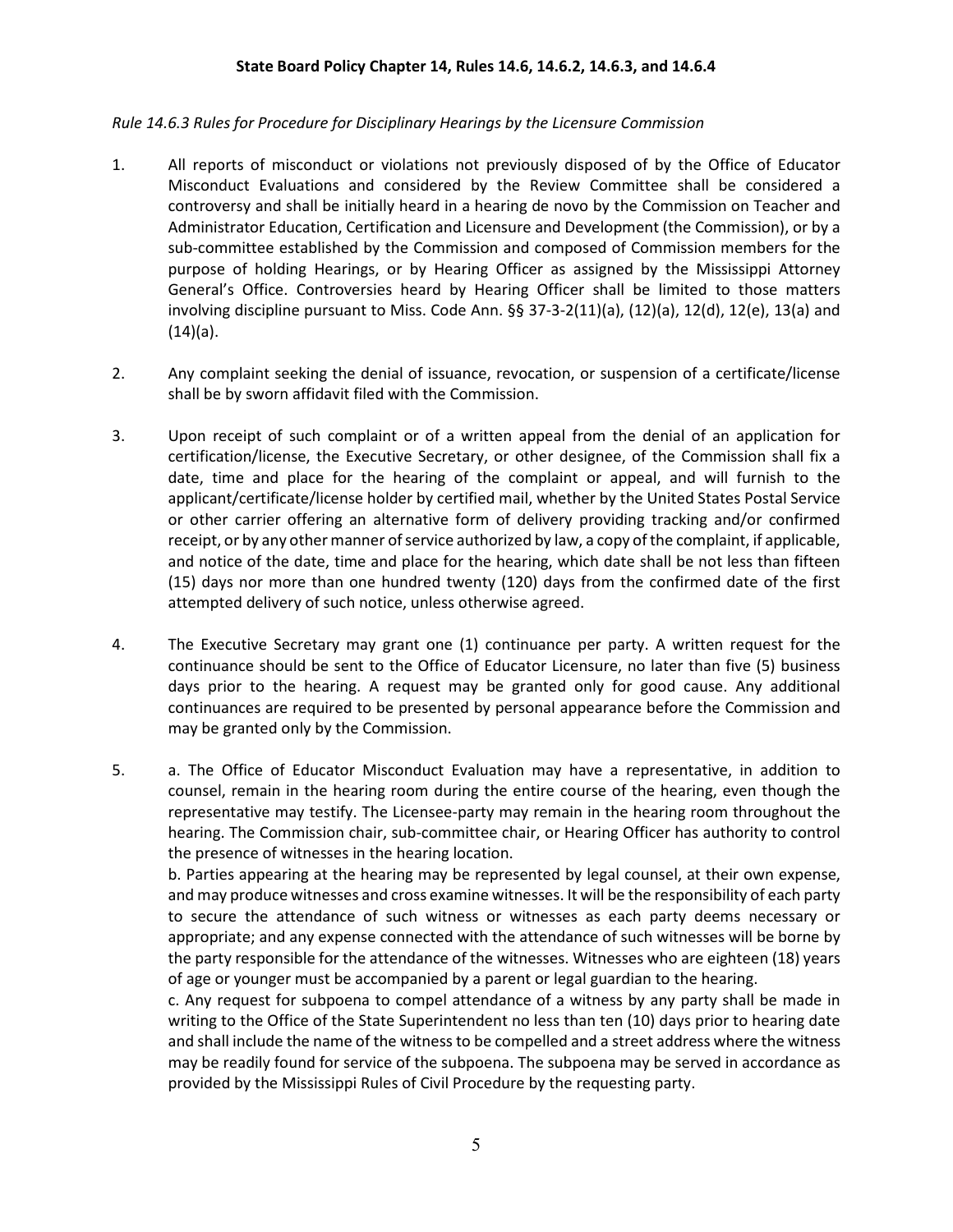#### **State Board Policy Chapter 14, Rules 14.6, 14.6.2, 14.6.3, and 14.6.4**

- 6. At least seven (7) days prior to the hearing, the parties shall provide a list containing the name, address, and telephone number of counsel and/or witnesses, and a copy of all exhibits that will be produced at the hearing to the other party or parties. Electronic submission of exhibits is acceptable. All parties are responsible for providing seven copies of all respective exhibits on the date of the hearing. Witness information shall include name, address, phone number, and summary of anticipated testimony.
- 7. The Commission, sub-committee or Hearing Officer, to prevent cumulative oral evidence, may require any portion of the evidence to be submitted in the form of transcripts, depositions or affidavits; and in case affidavits are received, an opportunity to present counter-affidavits shall be provided.
- 8. The Commission or its sub-committee may, by an affirmative vote of three-fifths of all members present, and pursuant to the Mississippi Open Meetings Act (Miss. Code Ann. § 25-41-7), enter executive session for purposes of any hearing held under these rules. In matters heard by Hearing Officer, the Hearing Officer may declare executive session pursuant to Miss. Code Ann. § 25-41- 7.
- 9. The Commission, sub-committee, or Hearing Officer shall cause to be made stenographic notes by a certified court reporter of the proceedings, which notes shall not be transcribed until and unless an appeal is taken from the decision of the Commission, sub-committee, or Hearing Officer.
- 10. In conducting a hearing, the Commission, sub-committee, or Hearing Officer shall not be bound by common law or by statutory rules of evidence or by technical or formal rules of procedure, except those provided herein, but may conduct such hearing in such manner as to best ascertain the rights of the parties; provided, however, hearsay evidence, if admitted, shall not be the sole basis for the determination of facts by the Commission, sub-committee, or Hearing Officer.
- 11. The Commission, sub-committee, or Hearing Officer shall make its decision based on the matters presented before it, and shall notify all parties by certified mail of its decision and reasons therefore within fifteen (15) days of the conclusion of the hearing. The decision shall specify the date any revocation or suspension of a certificate/license shall be effective.
- 12. The decision of the Commission, sub-committee, or Hearing Officer shall be final, unless the aggrieved party appeals to the Mississippi Board of Education pursuant to the procedures of Rule 14.6.4: Appeals.
- 13. Prior to being scheduled to appear before the Commission, sub-committee, or Hearing Officer, any person who petitions for reinstatement of licensure must file with the Mississippi Department of Education, Office of Educator Licensure a completed Application for Reinstatement including all required documentation. Submission of the completed Application for Reinstatement including all required documentation does not guarantee that the Commission, sub-committee, or Hearing Officer will grant the petition for reinstatement of the educator's license.
- 14. Reinstatement applicants appearing at the reinstatement hearing may be represented by counsel, at their own expense, and may produce witnesses and cross-examine witnesses. It will be the responsibility of each party to secure the attendance of such witness or witnesses, as each party deems necessary or appropriate, and any expense connected with the attendance of such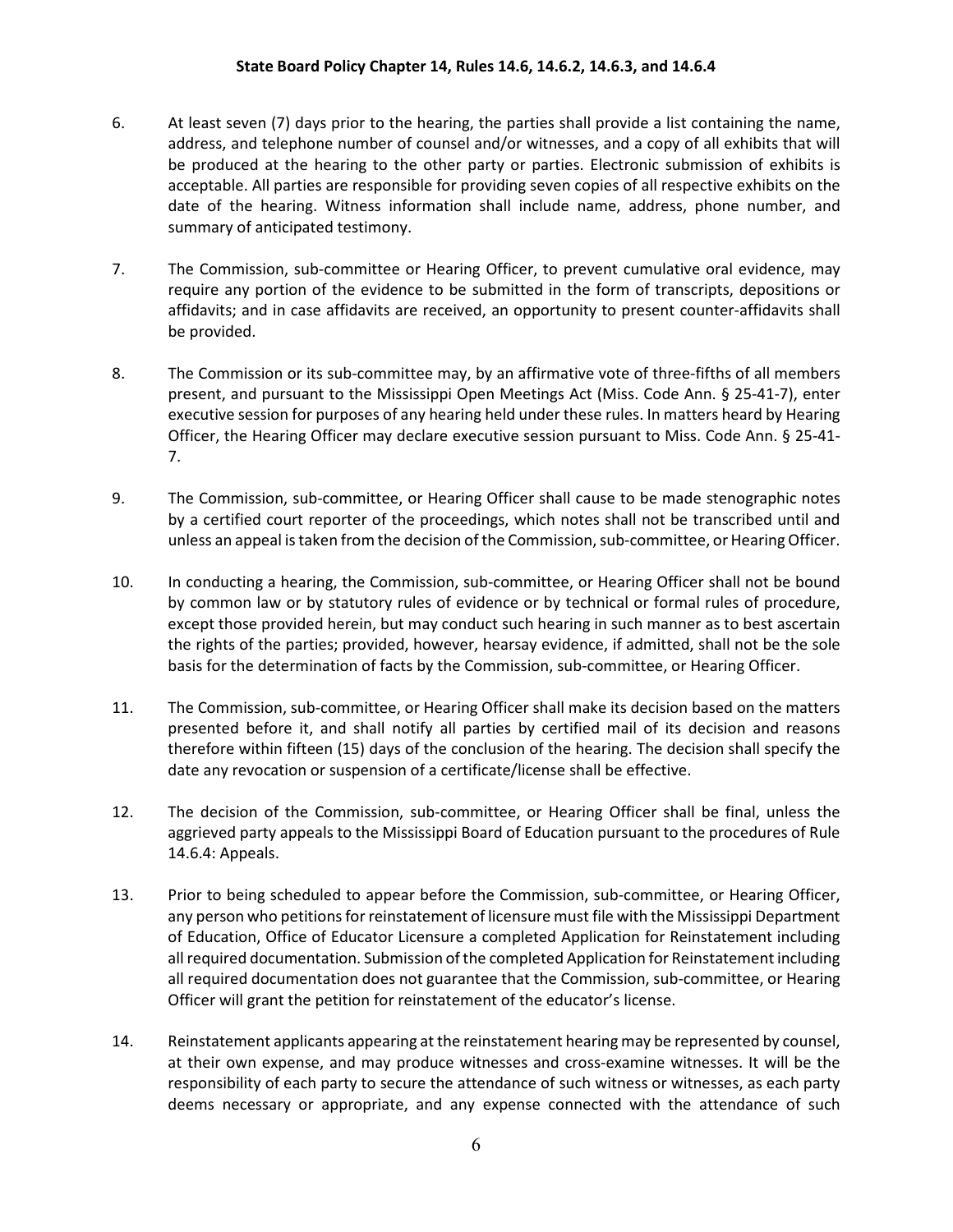witnesses will be borne by the party responsible for the attendance of the witnesses. The Commission, subcommittee, or Hearing Officer will consider all evidence presented at the reinstatement hearing.

Source: Miss. Code Ann. §§ 25-41-7, 37-1-3, and 37-3-2 (Revised 7/2017)